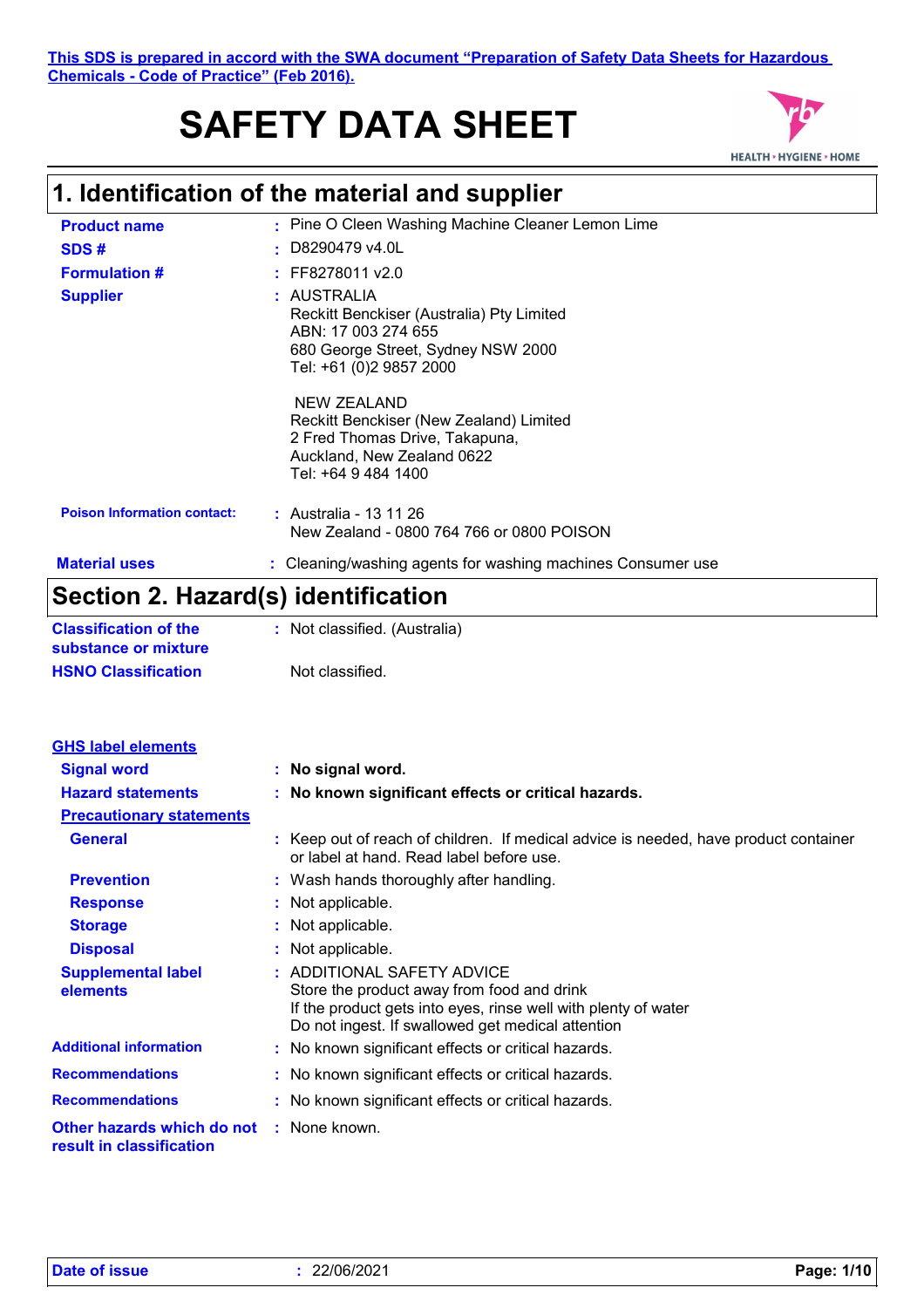### **Section 3. Composition and ingredient information**

**Substance/mixture :**

Mixture

| <b>Ingredient name</b> | $\%$ (w/w)      | <b>CAS number</b> |
|------------------------|-----------------|-------------------|
| Citric acid            | $\geq 10 - 530$ | 77-92-9           |
| Propylene glycol       | '≤3             | 57-55-6           |

 **Other Non-hazardous ingredients to 100%**

**Occupational exposure limits, if available, are listed in Section 8.**

#### **Section 4. First aid measures**

#### : Wash out mouth with water. Remove victim to fresh air and keep at rest in a position comfortable for breathing. If material has been swallowed and the exposed person is conscious, give small quantities of water to drink. Do not induce vomiting unless directed to do so by medical personnel. Get medical attention if symptoms occur. **:** Immediately flush eyes with plenty of water, occasionally lifting the upper and lower eyelids. Check for and remove any contact lenses. Get medical attention if irritation occurs. Wash contaminated skin with soap and water. Remove contaminated clothing and **:** shoes. Get medical attention if symptoms occur. Remove victim to fresh air and keep at rest in a position comfortable for breathing. **:** Get medical attention if symptoms occur. **Eye contact Skin contact Inhalation Ingestion : Description of necessary first aid measures**

#### **Most important symptoms/effects, acute and delayed**

| <b>Potential acute health effects</b> |                                                     |
|---------------------------------------|-----------------------------------------------------|
| Eye contact                           | : No known significant effects or critical hazards. |
| <b>Inhalation</b>                     | : No known significant effects or critical hazards. |
| <b>Skin contact</b>                   | : No known significant effects or critical hazards. |
| <b>Ingestion</b>                      | : No known significant effects or critical hazards. |
| Over-exposure signs/symptoms          |                                                     |
| <b>Eve contact</b>                    | : No specific data.                                 |
| <b>Inhalation</b>                     | : No specific data.                                 |
| <b>Skin contact</b>                   | : No specific data.                                 |
| <b>Ingestion</b>                      | : No specific data.                                 |
|                                       |                                                     |
|                                       |                                                     |

#### **Indication of immediate medical attention and special treatment needed, if necessary**

| <b>Notes to physician</b>         | : Treat symptomatically. Contact poison treatment specialist immediately if large<br>quantities have been ingested or inhaled. |
|-----------------------------------|--------------------------------------------------------------------------------------------------------------------------------|
| <b>Specific treatments</b>        | : No specific treatment.                                                                                                       |
| <b>Protection of first-aiders</b> | : No action shall be taken involving any personal risk or without suitable training.                                           |

**See toxicological information (Section 11)**

#### **Section 5. Fire-fighting measures**

| <b>Extinguishing media</b>             |                                                                 |
|----------------------------------------|-----------------------------------------------------------------|
| <b>Suitable extinguishing</b><br>media | : Use an extinguishing agent suitable for the surrounding fire. |
| Unsuitable extinguishing<br>media      | : None known.                                                   |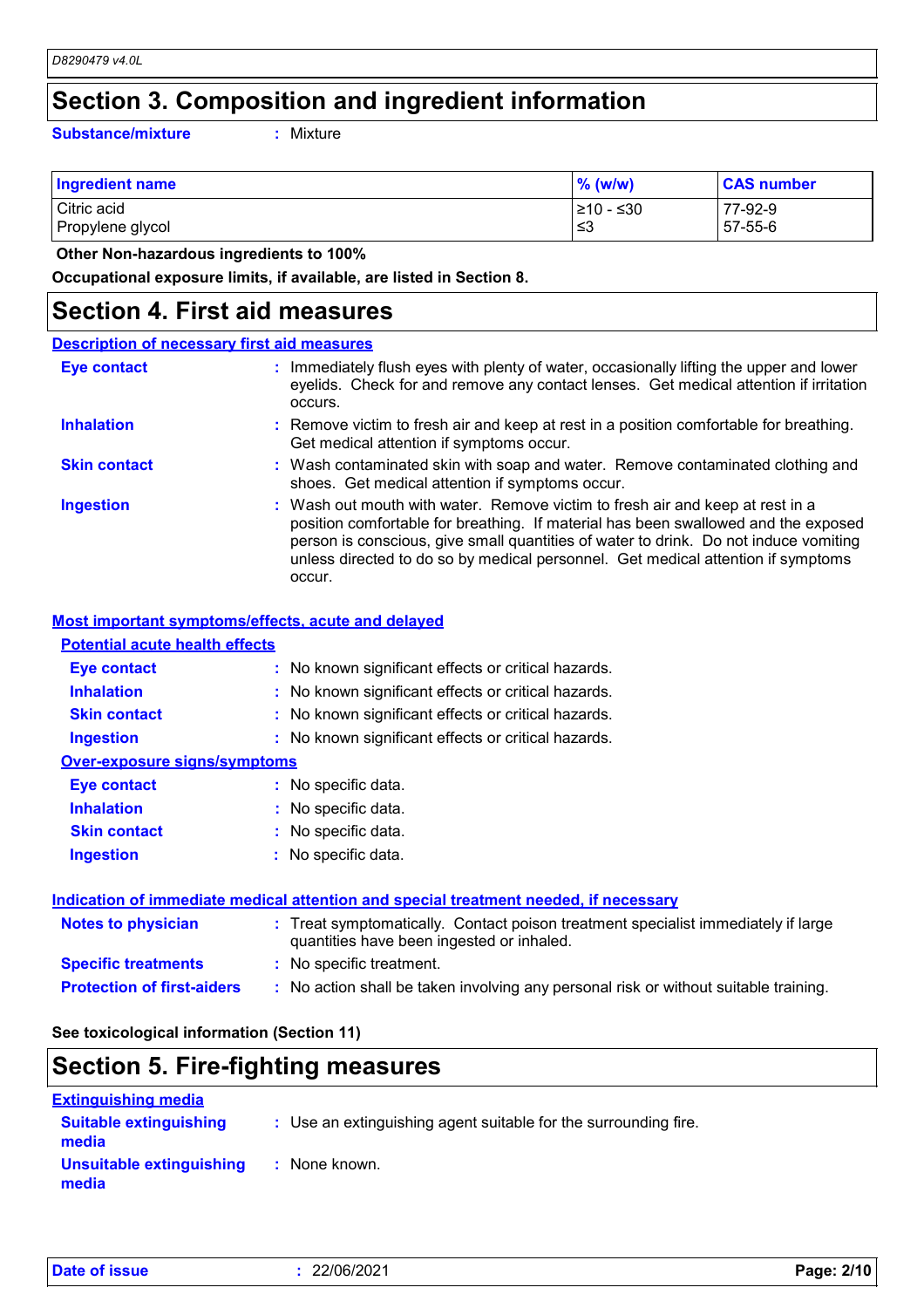### **Section 5. Fire-fighting measures**

| <b>Specific hazards arising</b><br>from the chemical   | : No specific fire or explosion hazard.                                                                                                                                                             |
|--------------------------------------------------------|-----------------------------------------------------------------------------------------------------------------------------------------------------------------------------------------------------|
| <b>Hazardous thermal</b><br>decomposition products     | Decomposition products may include the following materials:<br>carbon dioxide<br>carbon monoxide<br>sulfur oxides<br>metal oxide/oxides                                                             |
| <b>Special protective actions</b><br>for fire-fighters | : Promptly isolate the scene by removing all persons from the vicinity of the incident if<br>there is a fire. No action shall be taken involving any personal risk or without<br>suitable training. |
| <b>Special protective actions</b><br>for fire-fighters | : Fire-fighters should wear appropriate protective equipment and self-contained<br>breathing apparatus (SCBA) with a full face-piece operated in positive pressure<br>mode.                         |

### **Section 6. Accidental release measures**

|                                                              | <b>Personal precautions, protective equipment and emergency procedures</b>                                                                                                                                                                                                                                                                                                                                                                                                                                                                                                                                                                                                                            |
|--------------------------------------------------------------|-------------------------------------------------------------------------------------------------------------------------------------------------------------------------------------------------------------------------------------------------------------------------------------------------------------------------------------------------------------------------------------------------------------------------------------------------------------------------------------------------------------------------------------------------------------------------------------------------------------------------------------------------------------------------------------------------------|
| For non-emergency<br>personnel                               | : No action shall be taken involving any personal risk or without suitable training.<br>Evacuate surrounding areas. Keep unnecessary and unprotected personnel from<br>entering. Do not touch or walk through spilled material. Put on appropriate<br>personal protective equipment.                                                                                                                                                                                                                                                                                                                                                                                                                  |
|                                                              | <b>For emergency responders</b> : If specialized clothing is required to deal with the spillage, take note of any<br>information in Section 8 on suitable and unsuitable materials. See also the<br>information in "For non-emergency personnel".                                                                                                                                                                                                                                                                                                                                                                                                                                                     |
| <b>Environmental precautions</b>                             | : Avoid dispersal of spilled material and runoff and contact with soil, waterways,<br>drains and sewers. Inform the relevant authorities if the product has caused<br>environmental pollution (sewers, waterways, soil or air).                                                                                                                                                                                                                                                                                                                                                                                                                                                                       |
| <b>Methods and materials for containment and cleaning up</b> |                                                                                                                                                                                                                                                                                                                                                                                                                                                                                                                                                                                                                                                                                                       |
| <b>Small spill</b>                                           | : Stop leak if without risk. Move containers from spill area. Dilute with water and mop<br>up if water-soluble. Alternatively, or if water-insoluble, absorb with an inert dry<br>material and place in an appropriate waste disposal container. Dispose of via a<br>licensed waste disposal contractor.                                                                                                                                                                                                                                                                                                                                                                                              |
| <b>Large spill</b>                                           | : Stop leak if without risk. Move containers from spill area. Prevent entry into sewers,<br>water courses, basements or confined areas. Wash spillages into an effluent<br>treatment plant or proceed as follows. Contain and collect spillage with non-<br>combustible, absorbent material e.g. sand, earth, vermiculite or diatomaceous earth<br>and place in container for disposal according to local regulations (see Section 13).<br>The spilled material may be neutralized with sodium carbonate, sodium bicarbonate<br>or sodium hydroxide. Dispose of via a licensed waste disposal contractor. Note:<br>see Section 1 for emergency contact information and Section 13 for waste disposal. |

**See Section 1 for emergency contact information.**

**See Section 8 for information on appropriate personal protective equipment.**

**See Section 13 for additional waste treatment information.**

### **Section 7. Handling and storage**

**Precautions for safe handling**

| <b>Protective measures</b>                       | : Put on appropriate personal protective equipment (see Section 8). Keep away from<br>alkalis.                                                                                                                                                                                                                                                                |            |
|--------------------------------------------------|---------------------------------------------------------------------------------------------------------------------------------------------------------------------------------------------------------------------------------------------------------------------------------------------------------------------------------------------------------------|------------|
| <b>Advice on general</b><br>occupational hygiene | : Eating, drinking and smoking should be prohibited in areas where this material is<br>handled, stored and processed. Workers should wash hands and face before<br>eating, drinking and smoking. Remove contaminated clothing and protective<br>equipment before entering eating areas. See also Section 8 for additional<br>information on hygiene measures. |            |
| Date of issue                                    | : 22/06/2021                                                                                                                                                                                                                                                                                                                                                  | Page: 3/10 |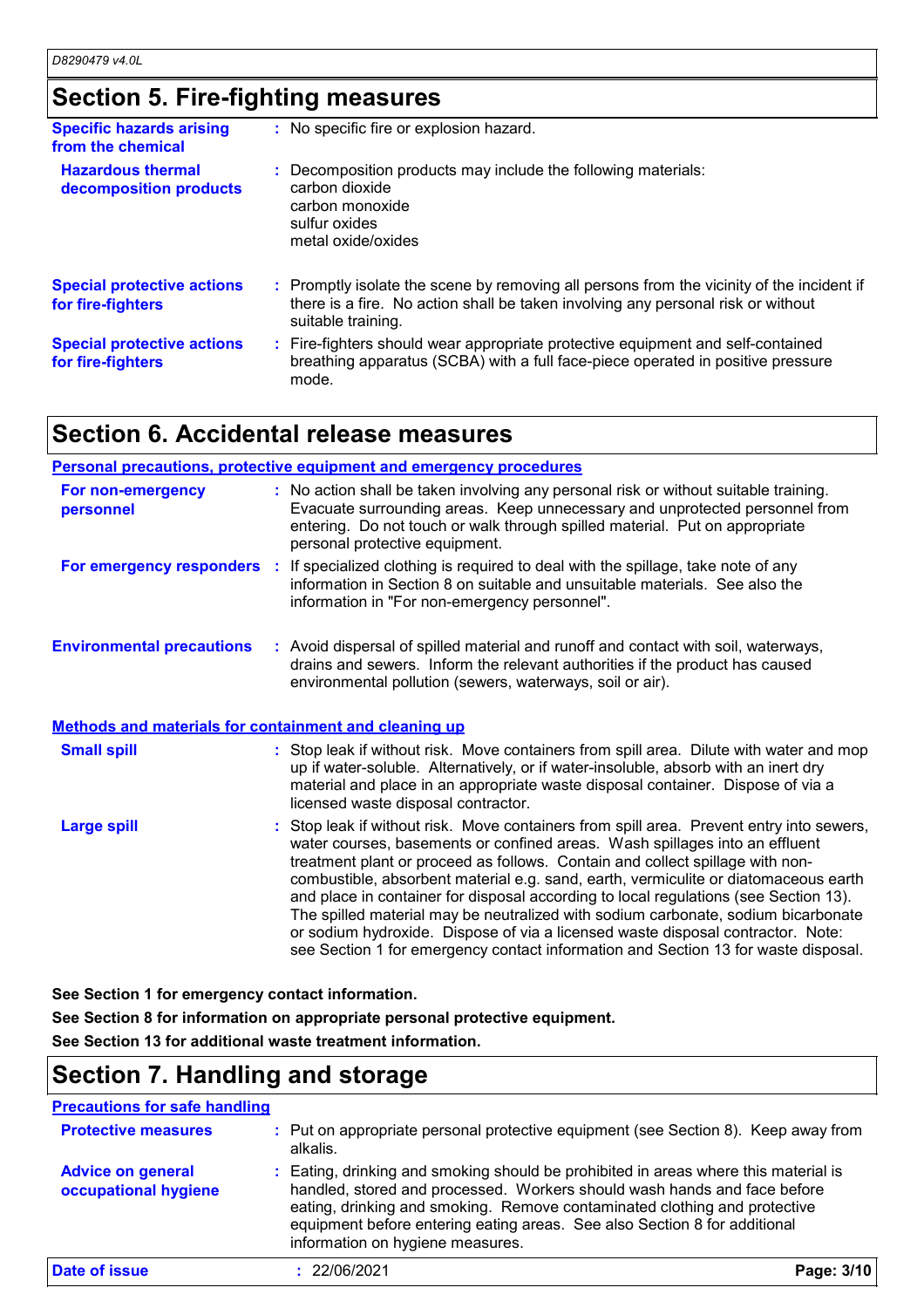### **Section 7. Handling and storage**

|                          | <b>Conditions for safe storage, :</b> Do not store above the following temperature: $30^{\circ}$ C (86 $^{\circ}$ F). Store in accordance |
|--------------------------|-------------------------------------------------------------------------------------------------------------------------------------------|
| including any            | with local regulations. Store in original container protected from direct sunlight in a                                                   |
| <b>incompatibilities</b> | dry, cool and well-ventilated area, away from incompatible materials (see Section 10)                                                     |
|                          | and food and drink. Separate from alkalis. Keep container tightly closed and sealed                                                       |
|                          | until ready for use. Containers that have been opened must be carefully resealed                                                          |
|                          | and kept upright to prevent leakage. Do not store in unlabeled containers. Use                                                            |
|                          | appropriate containment to avoid environmental contamination. See Section 10 for                                                          |
|                          | incompatible materials before handling or use.                                                                                            |

### **Section 8. Exposure controls and personal protection**

#### **Control parameters**

**Australia**

#### **Occupational exposure limits**

| <b>Ingredient name</b> | <b>Exposure limits</b>                                                                                                                                                                                                     |
|------------------------|----------------------------------------------------------------------------------------------------------------------------------------------------------------------------------------------------------------------------|
| Propylene glycol       | Safe Work Australia (Australia, 4/2018).<br>TWA: 10 mg/m <sup>3</sup> 8 hours. Form: Particulate<br>TWA: 150 ppm 8 hours. Form: Vapor and particulates<br>TWA: 474 mg/m <sup>3</sup> 8 hours. Form: Vapor and particulates |

#### **New Zealand**

**Occupational exposure limits : No exposure standard allocated.**

| Ingredient name  | <b>Exposure limits</b>                                                                                                                                                                                                                   |
|------------------|------------------------------------------------------------------------------------------------------------------------------------------------------------------------------------------------------------------------------------------|
| Propylene glycol | NZ HSWA 2015 (New Zealand, 11/2017).<br>WES-TWA: 10 mg/m <sup>3</sup> 8 hours. Form: Particulate<br>WES-TWA: 150 ppm 8 hours. Form: Vapor and<br>particulates<br>WES-TWA: 474 mg/m <sup>3</sup> 8 hours. Form: Vapor and<br>particulates |

| <b>Appropriate engineering</b><br><b>controls</b> | : Good general ventilation should be sufficient to control worker exposure to airborne<br>contaminants.                                                                                                                                                                                                                                                                                           |
|---------------------------------------------------|---------------------------------------------------------------------------------------------------------------------------------------------------------------------------------------------------------------------------------------------------------------------------------------------------------------------------------------------------------------------------------------------------|
| <b>Environmental exposure</b><br><b>controls</b>  | : Emissions from ventilation or work process equipment should be checked to ensure<br>they comply with the requirements of environmental protection legislation. In some<br>cases, fume scrubbers, filters or engineering modifications to the process<br>equipment will be necessary to reduce emissions to acceptable levels.                                                                   |
| <b>Individual protection measures</b>             |                                                                                                                                                                                                                                                                                                                                                                                                   |
| <b>Hygiene measures</b>                           | : Wash hands, forearms and face thoroughly after handling chemical products, before<br>eating, smoking and using the lavatory and at the end of the working period.<br>Appropriate techniques should be used to remove potentially contaminated clothing.<br>Wash contaminated clothing before reusing. Ensure that eyewash stations and<br>safety showers are close to the workstation location. |
| <b>Eye/face protection</b>                        | : Safety eyewear complying with an approved standard should be used when a risk<br>assessment indicates this is necessary to avoid exposure to liquid splashes, mists,<br>gases or dusts. If contact is possible, the following protection should be worn,<br>unless the assessment indicates a higher degree of protection: safety glasses with<br>side-shields.                                 |
| <b>Skin protection</b>                            |                                                                                                                                                                                                                                                                                                                                                                                                   |
| <b>Hand protection</b>                            | : Chemical-resistant, impervious gloves complying with an approved standard should<br>be worn at all times when handling chemical products if a risk assessment indicates<br>this is necessary.                                                                                                                                                                                                   |
| <b>Body protection</b>                            | : Personal protective equipment for the body should be selected based on the task<br>being performed and the risks involved and should be approved by a specialist<br>before handling this product.                                                                                                                                                                                               |

**Date of issue :** 22/06/2021 **Page: 4/10**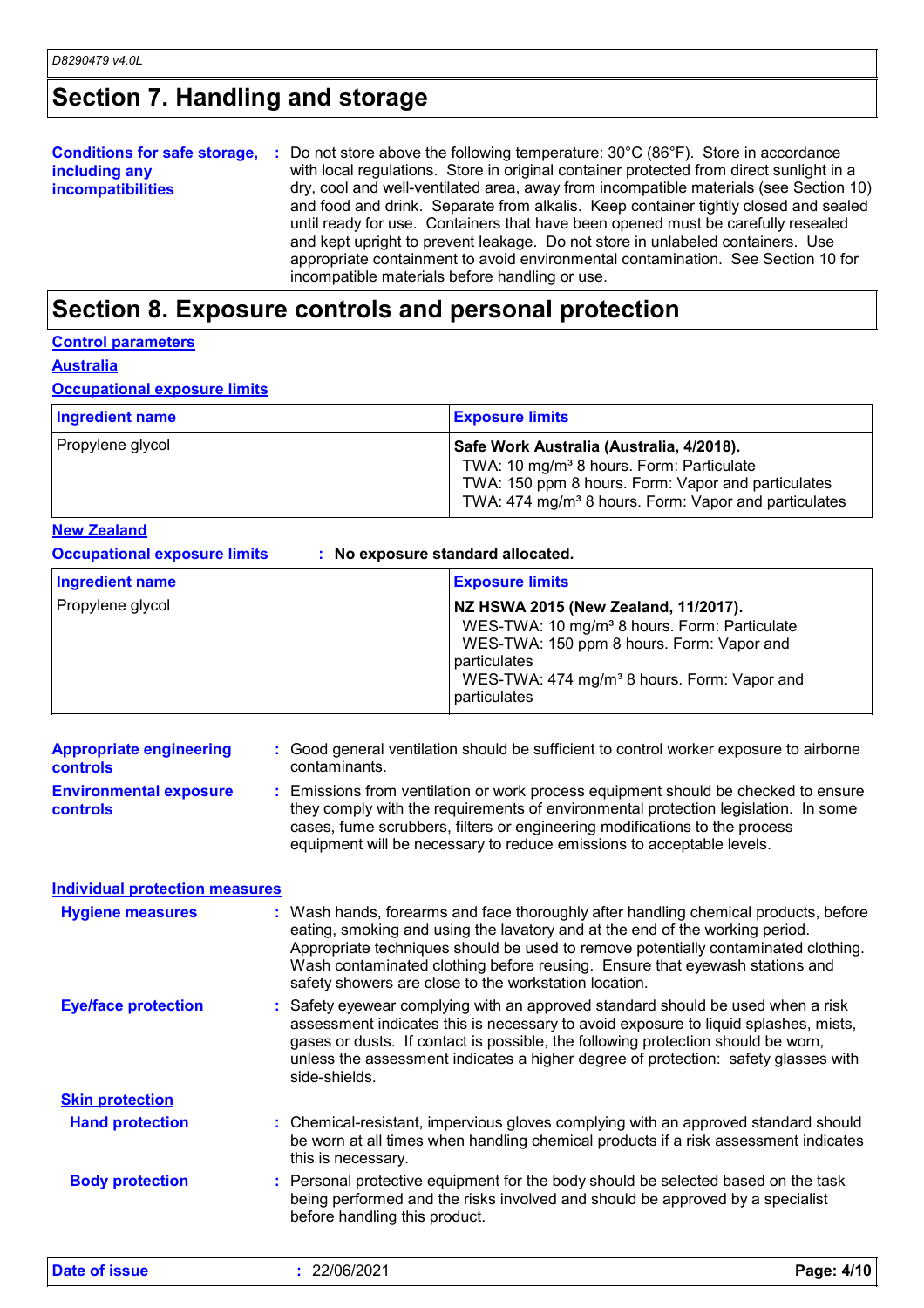### **Section 8. Exposure controls and personal protection**

| <b>Other skin protection</b>  | : Appropriate footwear and any additional skin protection measures should be<br>selected based on the task being performed and the risks involved and should be<br>approved by a specialist before handling this product.                                                         |
|-------------------------------|-----------------------------------------------------------------------------------------------------------------------------------------------------------------------------------------------------------------------------------------------------------------------------------|
| <b>Respiratory protection</b> | Based on the hazard and potential for exposure, select a respirator that meets the<br>appropriate standard or certification. Respirators must be used according to a<br>respiratory protection program to ensure proper fitting, training, and other important<br>aspects of use. |

### **Section 9. Physical and chemical properties**

| <b>Appearance</b>                                 |    |                                                                      |
|---------------------------------------------------|----|----------------------------------------------------------------------|
| <b>Physical state</b>                             |    | : Liquid.                                                            |
| Color                                             |    | Green.                                                               |
| Odor                                              | t. | Citrus                                                               |
| <b>Odor threshold</b>                             | ٠  | Not available.                                                       |
| pH                                                |    | 1.2 to 1.6                                                           |
| <b>Melting point</b>                              |    | : Not available.                                                     |
| <b>Boiling point</b>                              |    | Not available.                                                       |
| <b>Flash point</b>                                |    | Closed cup: >93.3°C (>199.9°F)                                       |
| <b>Evaporation rate</b>                           |    | : Not available.                                                     |
| <b>Flammability (solid, gas)</b>                  |    | : Not available.                                                     |
| Lower and upper explosive<br>(flammable) limits   |    | : Not available.                                                     |
| <b>Vapor pressure</b>                             |    | : Not available.                                                     |
| <b>Vapor density</b>                              |    | : Not available.                                                     |
| <b>Relative density</b>                           |    | Not available.                                                       |
| <b>Solubility</b>                                 |    | Easily soluble in the following materials: cold water and hot water. |
| <b>Solubility in water</b>                        | ÷. | Not available.                                                       |
| <b>Partition coefficient: n-</b><br>octanol/water |    | : Not available.                                                     |
| <b>Auto-ignition temperature</b>                  |    | $:$ Not available.                                                   |
| <b>Decomposition temperature</b>                  |    | : Not available.                                                     |
| <b>Viscosity</b>                                  |    | : Not available.                                                     |
| Flow time (ISO 2431)                              |    | : Not available.                                                     |
| <b>Aerosol product</b>                            |    |                                                                      |

# **Section 10. Stability and reactivity**

| <b>Reactivity</b>                                   | : No specific test data related to reactivity available for this product or its ingredients.                                                                                         |
|-----------------------------------------------------|--------------------------------------------------------------------------------------------------------------------------------------------------------------------------------------|
| <b>Chemical stability</b>                           | : The product is stable.                                                                                                                                                             |
| <b>Possibility of hazardous</b><br><b>reactions</b> | : Under normal conditions of storage and use, hazardous reactions will not occur.                                                                                                    |
| <b>Conditions to avoid</b>                          | : No specific data.                                                                                                                                                                  |
| Incompatible materials                              | : Attacks many metals producing extremely flammable hydrogen gas which can form<br>explosive mixtures with air.<br>Reactive or incompatible with the following materials:<br>alkalis |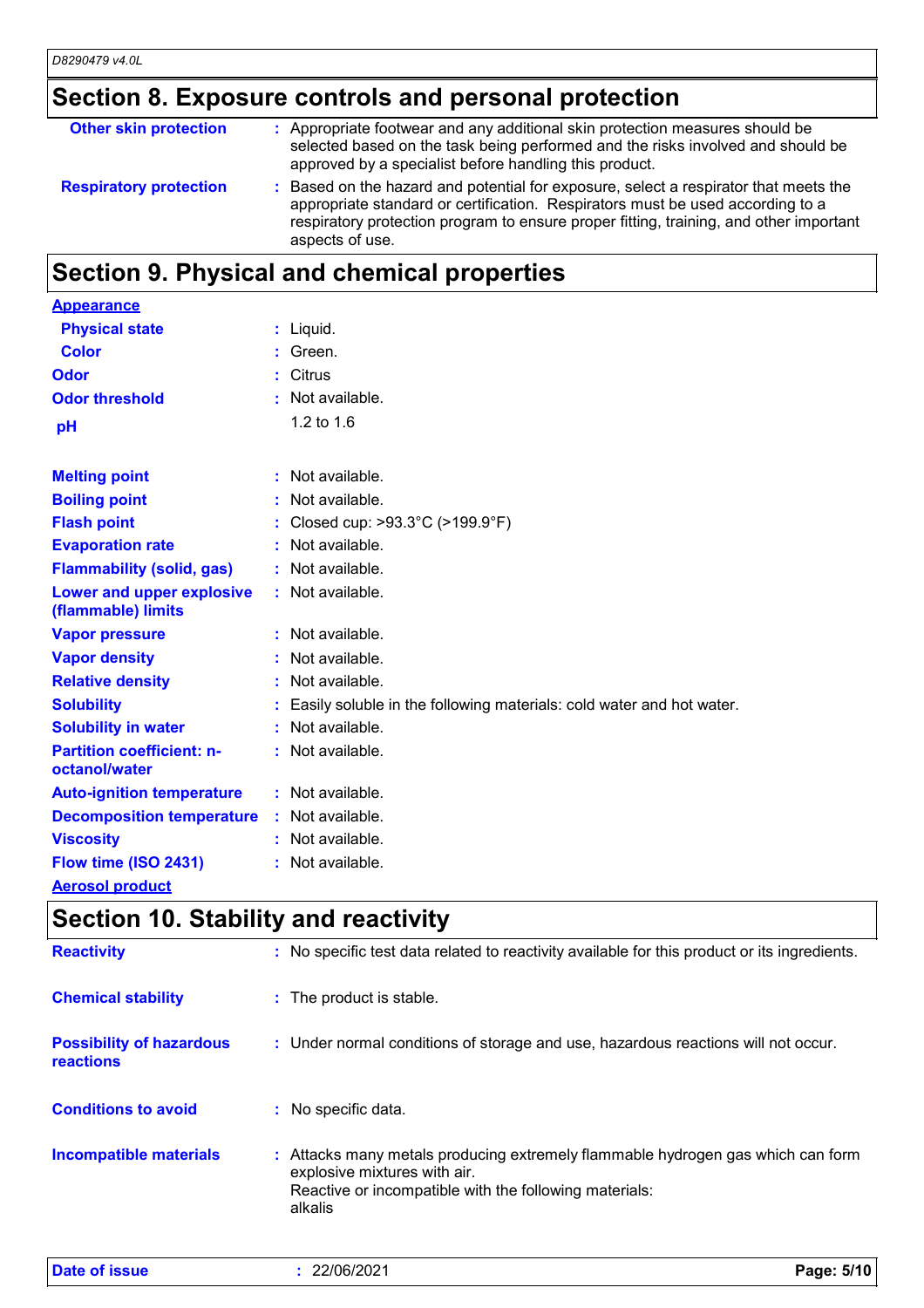### **Section 10. Stability and reactivity**

**Hazardous decomposition products**

**:** Under normal conditions of storage and use, hazardous decomposition products should not be produced.

### **Section 11. Toxicological information**

#### **Information on toxicological effects**

#### **Acute toxicity**

| <b>Product/ingredient name</b> | Result                   | <b>Species</b> | <b>Dose</b>              | <b>Exposure</b>          |
|--------------------------------|--------------------------|----------------|--------------------------|--------------------------|
| Citric acid                    | LD50 Oral                | Rat            | 11700 mg/kg              | $\overline{\phantom{a}}$ |
| Propylene glycol               | LD50 Dermal<br>LD50 Oral | Rabbit<br>Rat  | 20800 mg/kg<br>$20$ g/kg |                          |

#### **Conclusion/Summary :** Based on available data, the classification criteria are not met. **Irritation/Corrosion**

| <b>Product/ingredient name</b>               | <b>Result</b>                                                                              | <b>Species</b> | <b>Score</b> | <b>Exposure</b>                          | <b>Observation</b> |
|----------------------------------------------|--------------------------------------------------------------------------------------------|----------------|--------------|------------------------------------------|--------------------|
| Citric acid                                  | Eyes - Severe irritant                                                                     | Rabbit         |              | 24 hours 750<br>Micrograms               |                    |
|                                              | Skin - Mild irritant                                                                       | Rabbit         |              | 24 hours 500                             |                    |
| Propylene glycol                             | Eyes - Mild irritant                                                                       | Rabbit         |              | milligrams<br>24 hours 500               |                    |
|                                              | Eyes - Mild irritant                                                                       | Rabbit         |              | milligrams<br>100                        |                    |
|                                              | Skin - Moderate irritant                                                                   | Child          |              | milligrams<br>96 hours 30<br>Percent     |                    |
|                                              | Skin - Mild irritant                                                                       | Human          |              | continuous<br>168 hours<br>500           |                    |
|                                              | Skin - Moderate irritant                                                                   | Human          |              | milligrams<br>72 hours 104<br>milligrams |                    |
|                                              | Skin - Mild irritant                                                                       | Woman          |              | Intermittent<br>96 hours 30<br>Percent   |                    |
| Similar product (Codes:<br>SL 1-2 & SL 1-11) | Skin - Non-irritant to skin.                                                               | In vivo        | 0            |                                          |                    |
|                                              |                                                                                            |                |              |                                          |                    |
|                                              | Eyes - Non-irritating to the<br>eyes.                                                      | In vivo        | 10           |                                          |                    |
| <b>Conclusion/Summary</b>                    |                                                                                            |                |              |                                          |                    |
| <b>Skin</b>                                  | : Non-irritant to skin. Information is based on toxicity test result of a similar product. |                |              |                                          |                    |

### **Eyes :** Non-irritating to the eyes. Information is based on toxicity test result of a similar **Respiratory :** Based on available data, the classification criteria are not met.

**Sensitization**

| Not available.            |                                                                     |
|---------------------------|---------------------------------------------------------------------|
| <b>Conclusion/Summary</b> |                                                                     |
| <b>Skin</b>               | : Based on available data, the classification criteria are not met. |
| <b>Respiratory</b>        | : Based on available data, the classification criteria are not met. |
| <b>Mutagenicity</b>       |                                                                     |
| Not available.            |                                                                     |
| <b>Conclusion/Summary</b> | : Based on available data, the classification criteria are not met. |
| <b>Carcinogenicity</b>    |                                                                     |

**Date of issue :** 22/06/2021 **Page: 6/10**

EpiDerm.

product. DRAIZE, TG 405.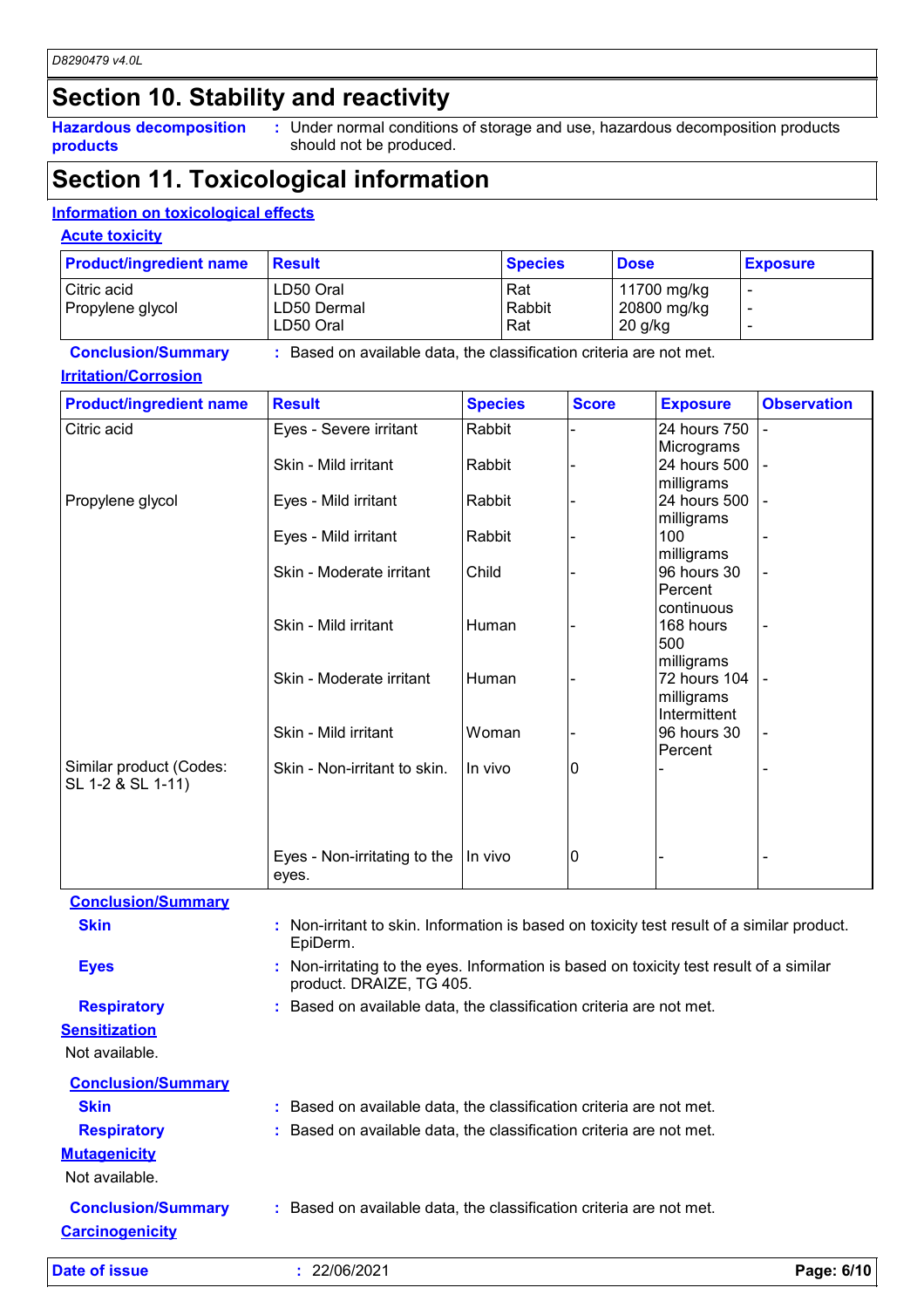### **Section 11. Toxicological information**

#### Not available. **Conclusion/Summary :** Based on available data, the classification criteria are not met. Not available. **Conclusion/Summary :** Based on available data, the classification criteria are not met. **Teratogenicity** Not available. **Conclusion/Summary :** Based on available data, the classification criteria are not met. **Reproductive toxicity Conclusion/Summary :** Based on available data, the classification criteria are not met. Not available. **Information on the likely routes of exposure Inhalation :** No known significant effects or critical hazards. **Ingestion :** No known significant effects or critical hazards. **Skin contact :** No known significant effects or critical hazards. **Eve contact :** No known significant effects or critical hazards. **General :** No known significant effects or critical hazards. **Carcinogenicity** : No known significant effects or critical hazards. **Mutagenicity :** No known significant effects or critical hazards. **Teratogenicity :** No known significant effects or critical hazards. **Developmental effects :** No known significant effects or critical hazards. **Symptoms related to the physical, chemical and toxicological characteristics Skin contact Ingestion Inhalation :** No specific data. No specific data. **:** No specific data. **: Eye contact :** No specific data. **Potential chronic health effects Delayed and immediate effects and also chronic effects from short and long term exposure Specific target organ toxicity (single exposure) Specific target organ toxicity (repeated exposure)** Not available. Not available. **Aspiration hazard** Not available. **:** Not available. **Potential acute health effects Potential immediate effects :** Not available. **Short term exposure Potential delayed effects :** Not available. **Potential immediate effects :** Not available. **Long term exposure Potential delayed effects :** Not available.

**Fertility effects :** No known significant effects or critical hazards.

**Date of issue :** 22/06/2021 **Page: 7/10**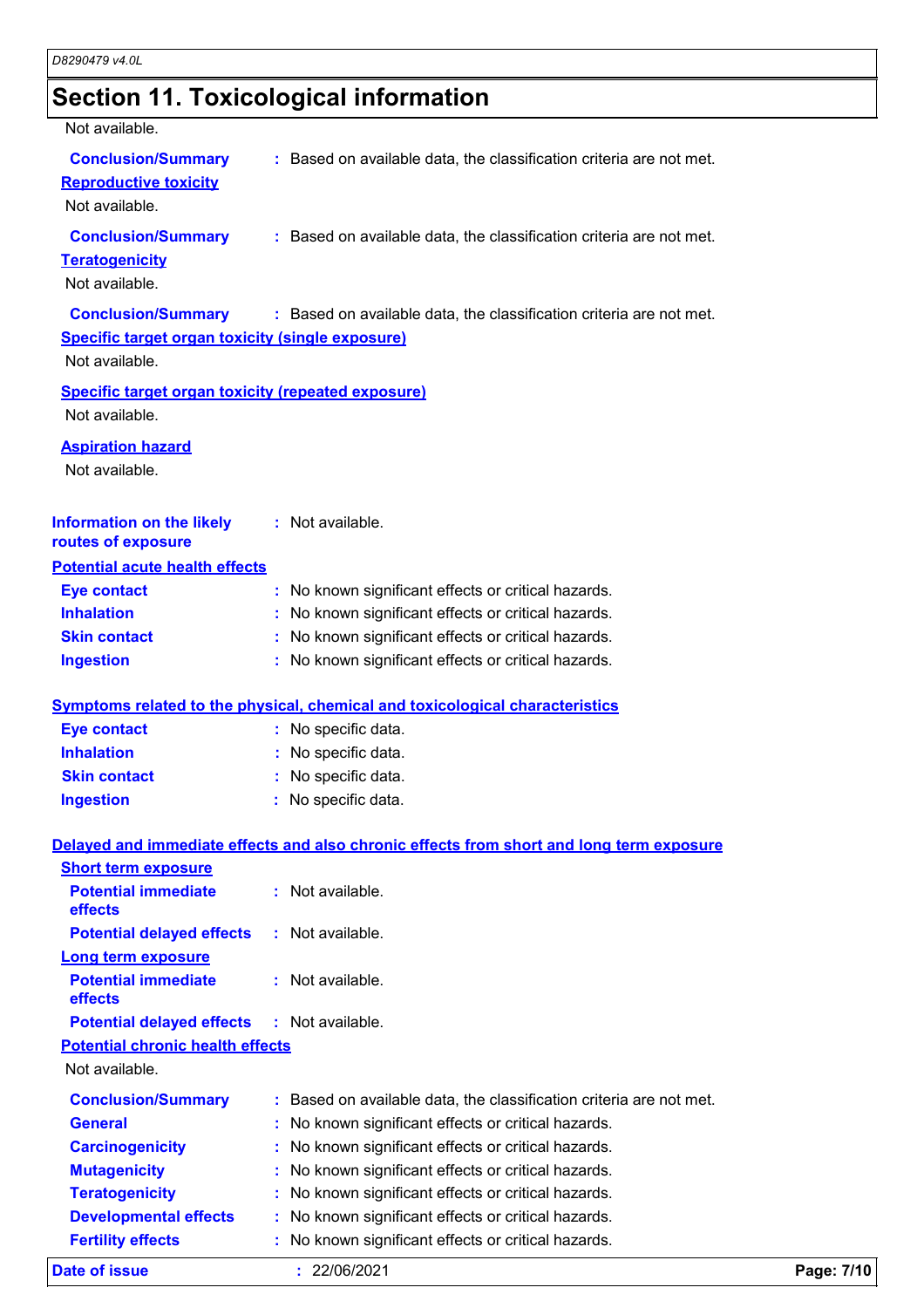**Toxicity**

### **Section 11. Toxicological information**

#### **Numerical measures of toxicity**

|  | <b>Acute toxicity estimates</b> |  |
|--|---------------------------------|--|
|  |                                 |  |

| <b>Route</b> | <b>ATE value</b> |
|--------------|------------------|
| Oral         | >5000 mg/kg      |

#### **Section 12. Ecological information**

| <b>Product/ingredient name</b> | <b>Result</b>                                                          | <b>Species</b>                                                 | <b>Exposure</b>      |
|--------------------------------|------------------------------------------------------------------------|----------------------------------------------------------------|----------------------|
| Citric acid                    | Acute LC50 160000 µg/l Marine water                                    | Crustaceans - Carcinus maenas<br>- Adult                       | 48 hours             |
| Propylene glycol               | Acute EC50 >110 ppm Fresh water<br>Acute LC50 1020000 µg/l Fresh water | Daphnia - Daphnia magna<br>Crustaceans - Ceriodaphnia<br>dubia | 48 hours<br>48 hours |
|                                | Acute LC50 710000 µg/l Fresh water                                     | Fish - Pimephales promelas                                     | 96 hours             |
| <b>Conclusion/Summary</b>      | Based on available data, the classification criteria are not met.      |                                                                |                      |

#### **Persistence and degradability**

**Conclusion/Summary :** Based on available data, the classification criteria are not met.

#### **Bioaccumulative potential**

| <b>Product/ingredient name</b> | <b>LogP</b> <sub>ow</sub> | <b>BCF</b> | <b>Potential</b> |
|--------------------------------|---------------------------|------------|------------------|
| Citric acid                    | ·1.8                      |            | low              |
| Propylene glycol               | $-1.07$                   |            | low              |

| <b>Mobility in soil</b>                                 |                  |
|---------------------------------------------------------|------------------|
| <b>Soil/water partition</b><br><b>coefficient (Koc)</b> | : Not available. |

**Other adverse effects** : No known significant effects or critical hazards.

#### **Section 13. Disposal considerations**

: The generation of waste should be avoided or minimized wherever possible. Disposal of this product, solutions and any by-products should at all times comply with the requirements of environmental protection and waste disposal legislation and any regional local authority requirements. Dispose of surplus and nonrecyclable products via a licensed waste disposal contractor. Waste should not be disposed of untreated to the sewer unless fully compliant with the requirements of all authorities with jurisdiction. Waste packaging should be recycled. Incineration or landfill should only be considered when recycling is not feasible. This material and its container must be disposed of in a safe way. Empty containers or liners may retain some product residues. Avoid dispersal of spilled material and runoff and contact with soil, waterways, drains and sewers. **Disposal methods :**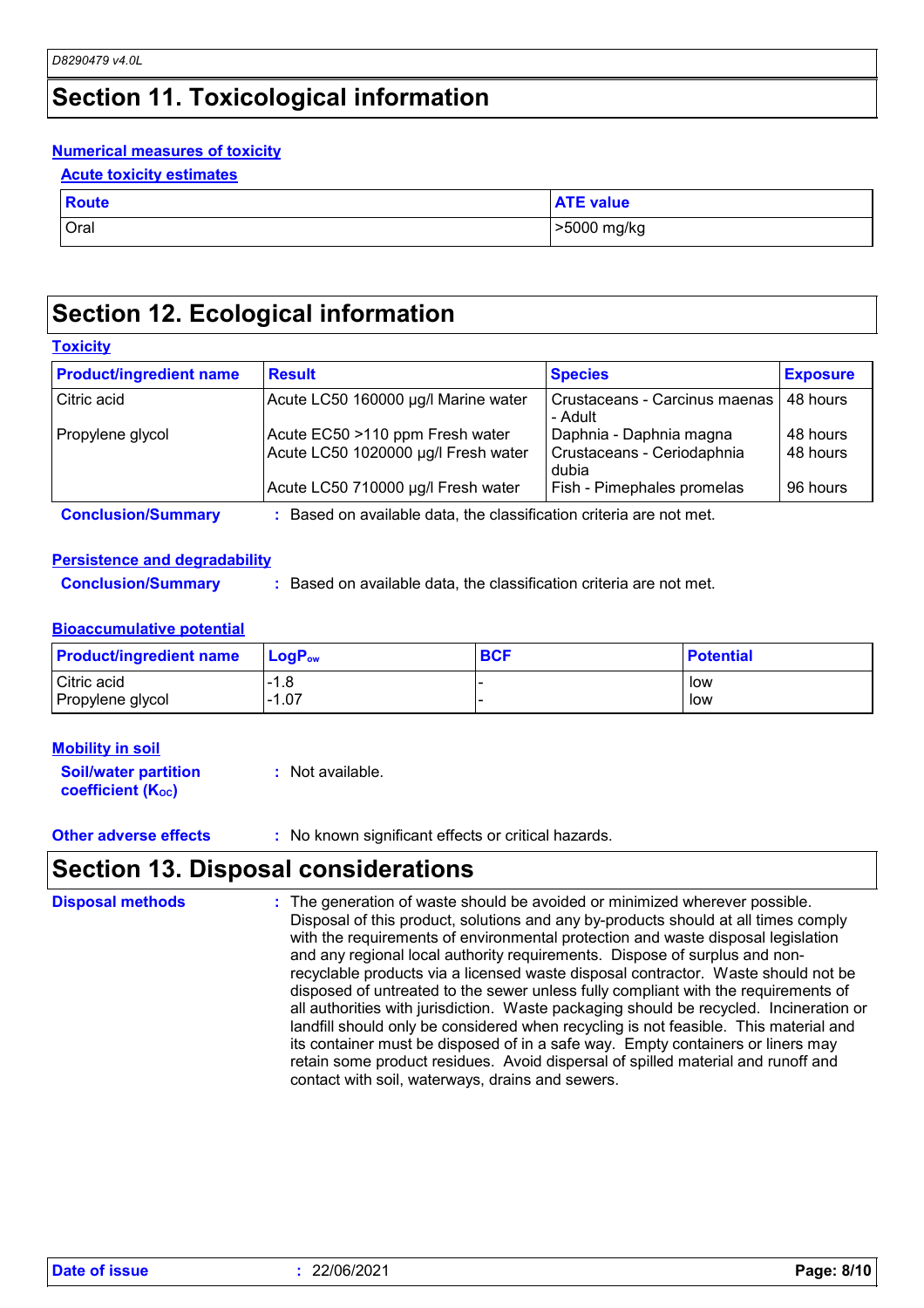### **Section 14. Transport information**

|                                      | <b>ADG</b>     | <b>ADR/RID</b> | <b>IMDG</b>    | <b>IATA</b>    |
|--------------------------------------|----------------|----------------|----------------|----------------|
| <b>UN number</b>                     | Not regulated. | Not regulated. | Not regulated. | Not regulated. |
| <b>UN proper</b><br>shipping name    |                |                |                |                |
| <b>Transport hazard</b><br>class(es) | ٠              |                |                |                |
| <b>Packing group</b>                 | ٠              |                |                |                |
| <b>Environmental</b><br>hazards      | No.            | No.            | No.            | No.            |

**Special precautions for user** : Transport within user's premises: always transport in closed containers that are upright and secure. Ensure that persons transporting the product know what to do in the event of an accident or spillage.

**Transport in bulk according :** Not available. **to IMO instruments**

### **Section 15. Regulatory information**

| <b>Standard for the Uniform Scheduling of Medicines and Poisons</b>    |                                          |  |  |  |
|------------------------------------------------------------------------|------------------------------------------|--|--|--|
| Not Scheduled                                                          |                                          |  |  |  |
| <b>Model Work Health and Safety Regulations - Scheduled Substances</b> |                                          |  |  |  |
| No listed substance                                                    |                                          |  |  |  |
| <b>Australia inventory (AICS)</b>                                      | : All components are listed or exempted. |  |  |  |
| <b>New Zealand Inventory of</b><br><b>Chemicals (NZIoC)</b>            | : All components are listed or exempted. |  |  |  |
| <b>HSNO Group Standard</b>                                             | : Not applicable                         |  |  |  |
| <b>HSNO Approval Number</b>                                            | : Not applicable                         |  |  |  |
| <b>Approved Handler</b><br><b>Requirement</b>                          | : Not applicable.                        |  |  |  |

#### **Tracking Requirement :** : Not applicable.

#### **Section 16. Any other relevant information**

| <b>Key to abbreviations</b>                        | : ADG = Australian Dangerous Goods<br>ATE = Acute Toxicity Estimate<br><b>BCF</b> = Bioconcentration Factor<br>GHS = Globally Harmonized System of Classification and Labelling of Chemicals<br>IATA = International Air Transport Association<br>IBC = Intermediate Bulk Container<br><b>IMDG = International Maritime Dangerous Goods</b><br>LogPow = logarithm of the octanol/water partition coefficient<br>MARPOL = International Convention for the Prevention of Pollution From Ships,<br>1973 as modified by the Protocol of 1978. ("Marpol" = marine pollution)<br>NOHSC = National Occupational Health and Safety Commission<br>SUSMP = Standard Uniform Schedule of Medicine and Poisons<br>UN = United Nations |  |
|----------------------------------------------------|----------------------------------------------------------------------------------------------------------------------------------------------------------------------------------------------------------------------------------------------------------------------------------------------------------------------------------------------------------------------------------------------------------------------------------------------------------------------------------------------------------------------------------------------------------------------------------------------------------------------------------------------------------------------------------------------------------------------------|--|
| Date of issue / Date of<br><b>revision</b>         | : 22/06/2021                                                                                                                                                                                                                                                                                                                                                                                                                                                                                                                                                                                                                                                                                                               |  |
| <b>Version</b>                                     | : 4.0L                                                                                                                                                                                                                                                                                                                                                                                                                                                                                                                                                                                                                                                                                                                     |  |
| <b>Procedure used to derive the classification</b> |                                                                                                                                                                                                                                                                                                                                                                                                                                                                                                                                                                                                                                                                                                                            |  |
| Date of issue                                      | : 22/06/2021<br>Page: 9/10                                                                                                                                                                                                                                                                                                                                                                                                                                                                                                                                                                                                                                                                                                 |  |